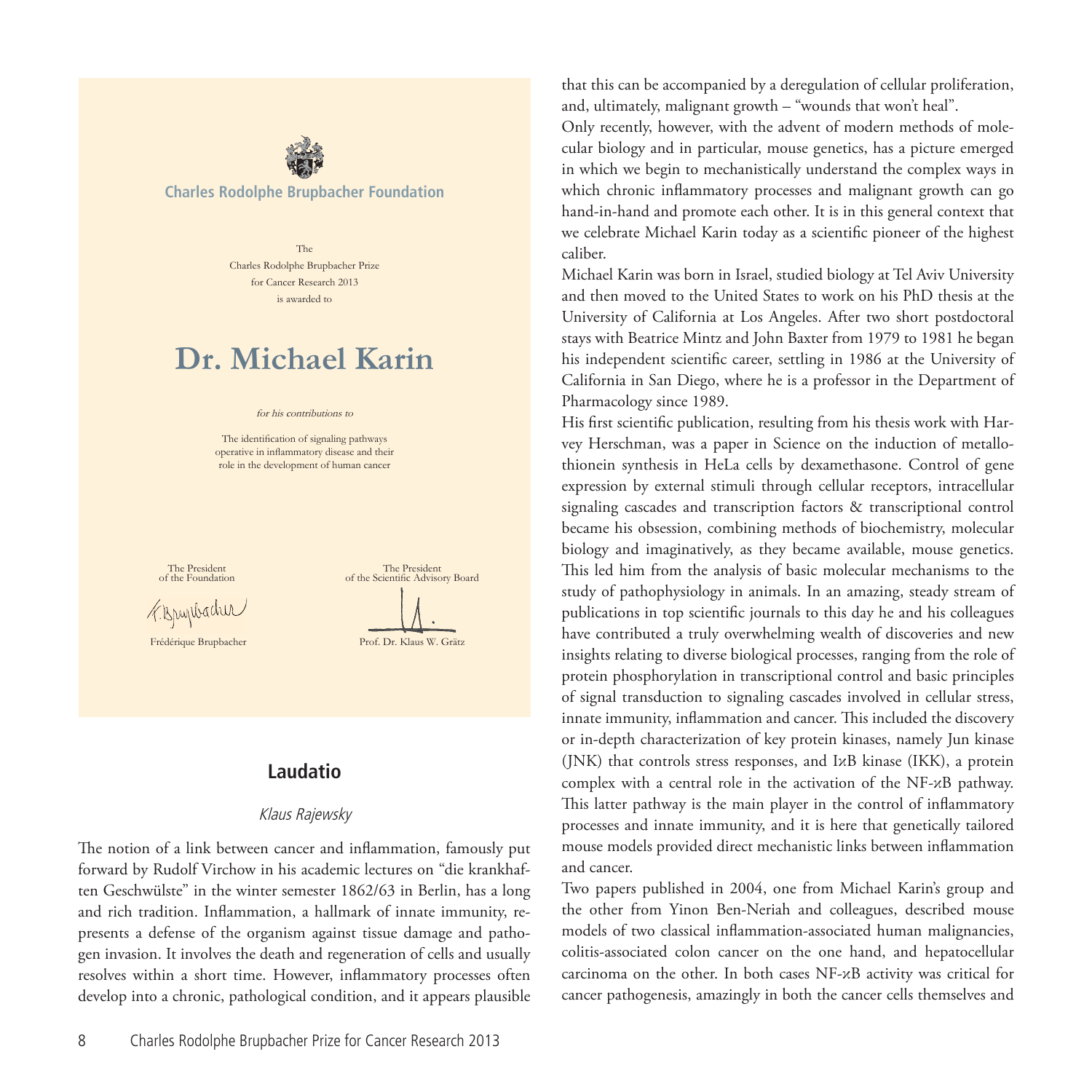inflammatory cells in the cancer environment. In this complex scenario, anti-apoptotic proteins encoded by NF-κB target genes in the tumor cells cooperate with NF-κB controlled cytokines produced by neighboring myeloid and endothelial cells and promoting tumor cell growth and survival. One of these factors is interleukin 6, which Karin and colleagues demonstrated to play a role in both colon cancer and hepatocellular carcinoma, contributing in the latter case to the preferential occurrence of this malignancy in males, as also observed in the human. Additional complexity of this cellular interplay comes from the requirement for NF-κB activity at distinct phases of tumor development, and distinct functional activities of NF-κB transcription factors in different cell types and cellular contexts. In the past few years, the Karin laboratory has uncovered fascinating facets of these matters. To name just a few, NF-κB driven lymphotoxin production in B lymphocytes is required for the development of castration-resistant prostate cancer, through upregulation of IKKα in the tumor cells; and IKKα is also required for prostate cancer metastasis. Karin and colleagues have also provided compelling evidence that obesity predisposes for hepatocellular carcinoma through chronic inflammation, caused by fat deposition in the liver and resulting in the overproduction of cytokines like interleukin 6 and tumor necrosis factor.

I will just mention in passing that all of the above work is clearly of utmost clinical relevance and indispensable for the development of new therapies in this general area, and close by saying that Michael Karin is a true scientific giant in the biomedical field, who took rigorous basic research right into the realm of human disease, in particular the cancer field. He did this by an insatiable curiosity, energy and ambition, none of which he has lost even a bit over the years. My own first contact with him taught me all about scientific competition; while it fortunately ended in a draw, my lesson was to better not compete with him. He is a master of generating new ideas and concepts by bringing together elements from diverse fields, based on an enzyclopedic knowledge of the literature. No greater fun than to discuss science (or, for that matter, other matters) with him, and to have him as a participant in a scientific meeting. Congratulations, Michael, for this highly deserved honor!

# **Michael Karin**

#### Summary Curicculum vitae



|                                   | Appointment University of San Diego, Calefornia                                                                                        |  |  |
|-----------------------------------|----------------------------------------------------------------------------------------------------------------------------------------|--|--|
| <b>Address</b>                    | Department of Pharmacology<br>La Jolla, California 92093-0723                                                                          |  |  |
| <b>Date of Birth</b> May 25, 1951 |                                                                                                                                        |  |  |
| Education                         | Tel Aviv University, Tel Aviv, Israel<br>B.Sc. Biology, 1975<br>University of California, Los Angeles<br>Ph.D. Molecular Biology, 1979 |  |  |
| <b>Professional Appointments</b>  |                                                                                                                                        |  |  |

| $1975 - 1979$ | Graduate Student, Molecular Biology Institute, |
|---------------|------------------------------------------------|
|               | UCLA. Supervisor: Dr. Harvey Herschman         |
| $1979 - 1980$ | Postdoctoral Fellow, Fox Chase Institute for   |
|               | Cancer Research, Philadelphia.                 |
|               | Supervisor: Dr. Beatrice Mintz                 |
| $1980 - 1981$ | Postdoctoral Fellow, Department of Medicine    |
|               | and Biochemistry, University of California,    |
|               | San Francisco. Supervisor: Dr. John Baxter     |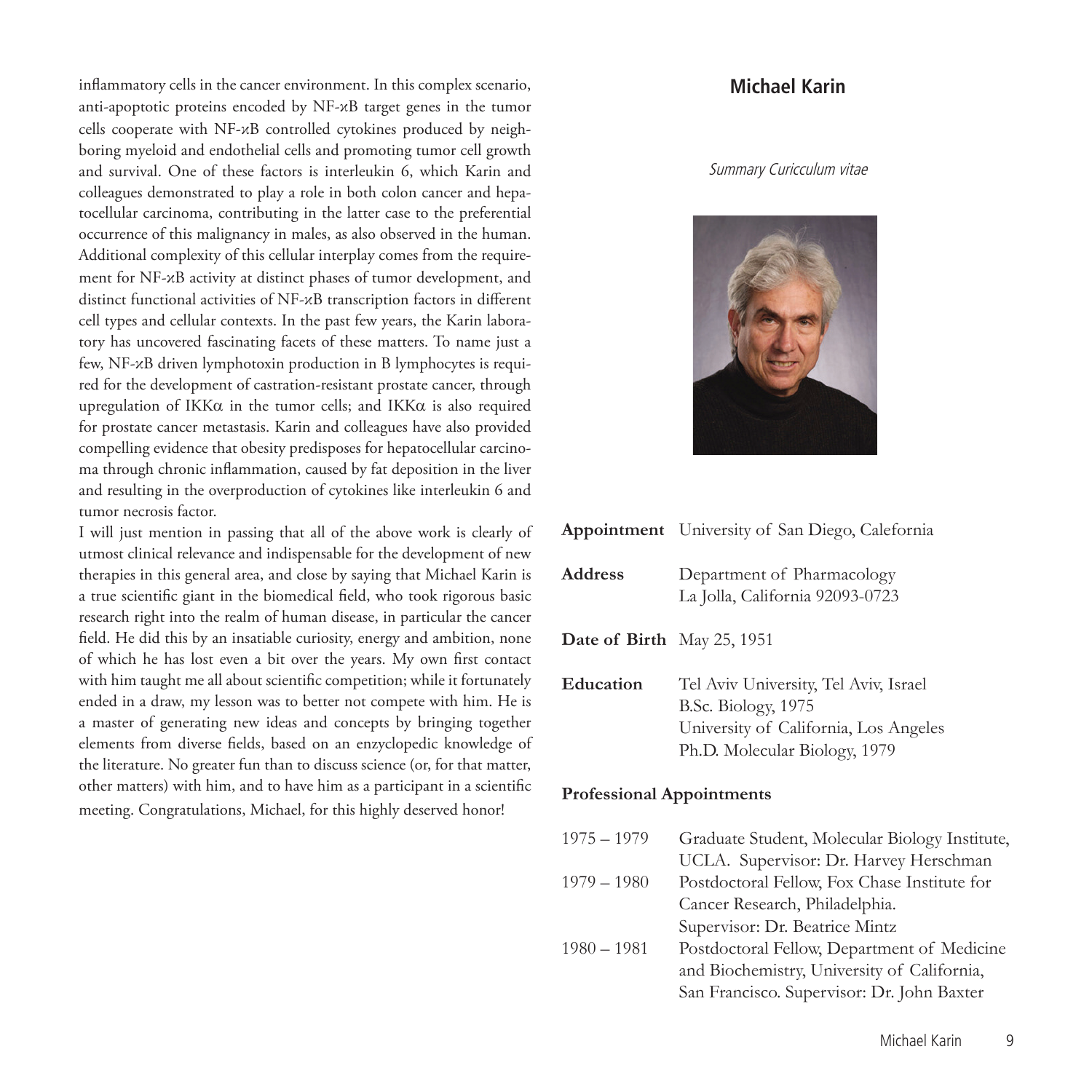| $1981 - 1982$    | Assistant Research Biochemist, Metabolic       |
|------------------|------------------------------------------------|
|                  | Research Unit, University of California, San   |
|                  | Francisco                                      |
| $1982 - 1985$    | Assistant Professor of Microbiology, School    |
|                  | of Medicine, University of Southern California |
| 1986-1987        | Associate Professor, Department of Medicine,   |
|                  | University of California, San Diego            |
| $1987 - 1989$    | Associate Professor, Department of Pharma      |
|                  | cology, University of California, San Diego    |
| $1989 -$ Present | Professor, Department of Pharmacology,         |
|                  | University of California, San Diego            |
| $1993 - 2005$    | Founder and Consultant, Signal                 |
|                  | Pharmaceuticals (currently Celgene Pharma      |
|                  | ceuticals), San Diego, CA                      |
|                  |                                                |

# **Editorial Boards**

DNA & Cell Biology; Molecular Carcinogenesis; Genes, Chromosomes & Cancer; Molecular & Cellular Biology; Chemistry & Biology; Cell Growth & Differentiation; Critical Review of Eukaryotic Gene Expression; Mol. Cell. Biol. Res. Comm.; IUBMB-Life; Current Molecular Medicine; Molecular Pharmacology; Current Molecular Medicine, Molecular Cell; Cell Death and Disease; Journal of Experimental Medicine; Current Signal Transduction Therapy; Immunity; Proceedings of the National Academy of Sciences; Gastroenterology; Cell Metabolism; Oncogene; Free Radical Biology and Medicine; Cancer Discovery

# **U.S. Patents: Examples include**

|  |  |  | 6,863,888 (US) Oncoprotein protein kinase |  |  |
|--|--|--|-------------------------------------------|--|--|
|--|--|--|-------------------------------------------|--|--|

- 5,643,720 (US) Method of inhibiting transcription utilizing nuclear receptors
- 5,534,426 (US) Oncoprotein protein kinase
- 4,601,978 (US) Mammalian metallothionein promoter system
- 7,189,832 (US) Gamma Subunit of Cytokine Responsive IκB Alpha Kinase Complex and methods
- 7,314,615 (US) IκB Kinase-β (IKKβ) Binding Antibodies and Methods of Using Same
- 7,319,134 (US) Regulation of Transcription Factor, NF-IL6/ LAP

|               | 7,388,071 (US) Methods for Identifying and Using IKK Inhibi<br>tors           |
|---------------|-------------------------------------------------------------------------------|
|               | 7,399,606 (US) Methods for Identifying IxB Kinase (IKK)<br>Inhibitors         |
|               | 7,491,506 B2 (US) Inhibition of B-cell Maturation and Anti<br>body Production |
|               | 7,695,921 (US) Method for Detecting the Presence of Pros<br>tate Cancer       |
| <b>Honors</b> | (Limited listing only)                                                        |
| $1984 - 1987$ | Searle Scholars Award                                                         |
| 1990          | Oppenheimer Award for Excellence                                              |
|               | in Research from Endocrine Society                                            |
| $1999 - 2008$ | Frank and Else Schilling-American Cancer                                      |
|               | Society Research Professor                                                    |
| 2005          | Elected Member, National Academy                                              |
|               | of Sciences                                                                   |
| 2010          | The Harvey Prize in Human Health                                              |
| 2011          | Elected Member, Institute of Medicine,                                        |
|               | The National Academies                                                        |
|               |                                                                               |

**Publications** (Limited listing only)

Grivennikov SI, Wang K, Mucida D, Stewart CA, Schnabl B, Jauch D, Taniguchi K, Yu GY, Osterreicher CH, Hung KE, Datz C, Feng Y, Fearon ER, Oukka M, Tessarollo L, Coppola V, Yarovinsky F, Cheroutre H, Eckmann L, Trinchieri G, Karin M. Adenoma-linked barrier defects and microbial products drive IL-23/IL-17-mediated tumour growth. Nature. 2012 Nov 8;491(7423):254-8.

Shaked H, Hofseth LJ, Chumanevich A, Chumanevich AA, Wang J, Wang Y, Taniguchi K, Guma M, Shenouda S, Clevers H, Harris CC, Karin M. Chronic epithelial NF-κB activation accelerates APC loss and intestinal tumor initiation through iNOS up-regulation. Proc Natl Acad Sci U S A. 2012 Aug 28;109(35):14007-12.

DiDonato JA, Mercurio F, Karin M. NF-κB and the link between inflammation and cancer. Immunol Rev. 2012 Mar;246(1):379- 400.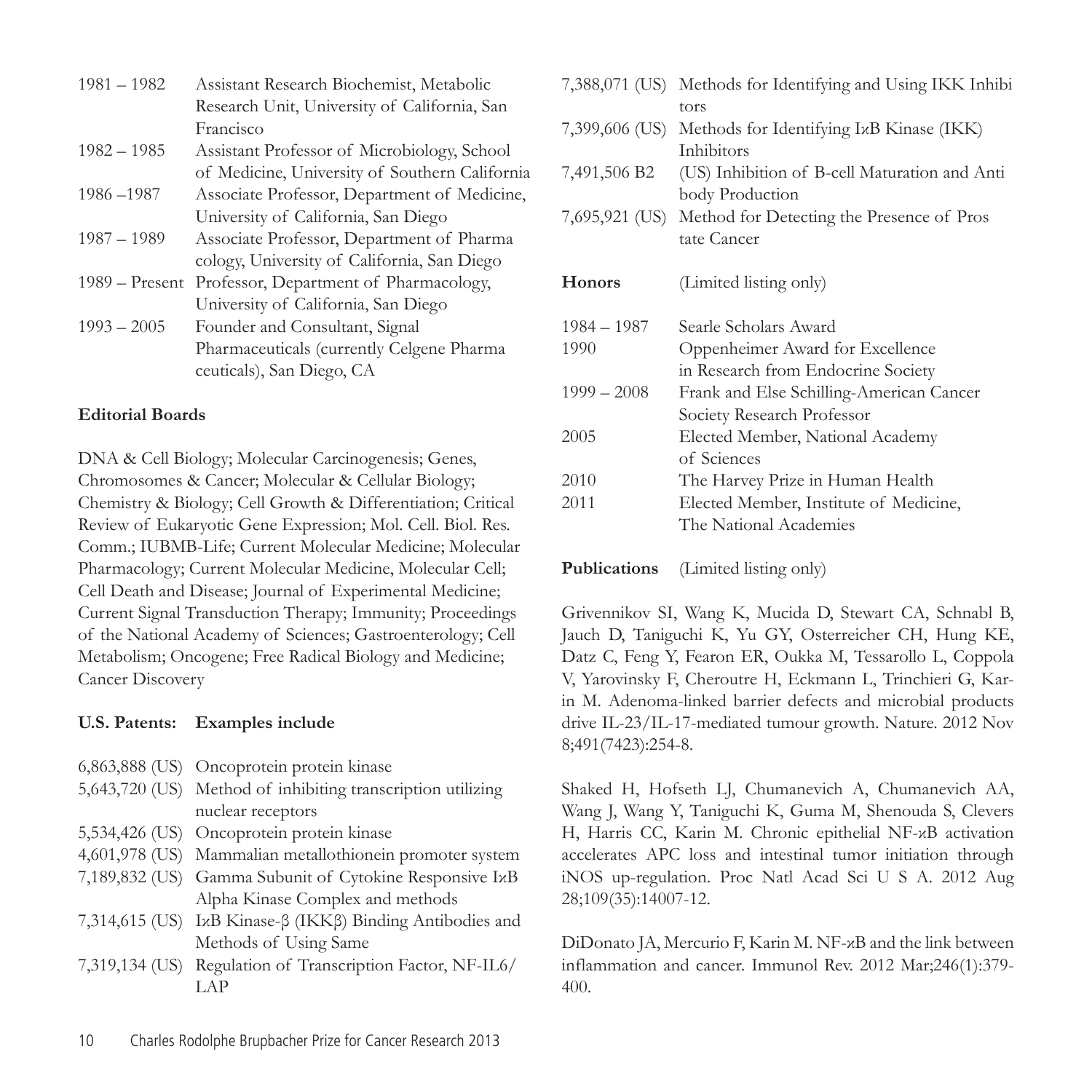Monica Guma M, Stepniak D, Shaked H, Spehlmann ME, Shenouda S, Cheroutre H, Vicente-Suarez I, Eckmann L, Kagnoff MF, Karin M. Constitutive intestinal NF-κB does not trigger destructive inflammation unless accompanied by MAPK activation. J Exp Med 2011 208:1889-1900

Chang L, Karin M. Mammalian MAP kinase signalling cascades. Nature. 2001 Mar 1;410(6824):37-40.

Karin M, Ben-Neriah Y. Phosphorylation meets ubiquitination: the control of NF-[kappa]B activity. Annu Rev Immunol. 2000;18:621-63.

Liu ZG, Hsu H, Goeddel DV, Karin M. Dissection of TNF receptor 1 effector functions: JNK activation is not linked to apoptosis while NF-kappaB activation prevents cell death. Cell. 1996 Nov 1;87(3):565-76.

Angel P, Karin M. The role of Jun, Fos and the AP-1 complex in cell-proliferation and transformation. Biochim Biophys Acta. 1991 Dec 10;1072(2-3):129-57.

Angel P, Imagawa M, Chiu R, Stein B, Imbra RJ, Rahmsdorf HJ, Jonat C, Herrlich P, Karin M. Phorbol ester-inducible genes contain a common cis element recognized by a TPA-modulated trans-acting factor. Cell. 1987 Jun 19;49(6):729-39.

# **Inflammation and Cancer: Effects, Mechanisms and Therapeutic Implications**

#### Michael Karin

A century and a half ago, equipped with what was then stateof-the-art technology – a microscope and histochemical stains, Rudolph Virchow made the astounding finding that most cancers contain inflammatory infiltrates, an observation that led him to postulate that cancer may be caused by constant irritation. Indeed, the word tumor, meaning "swelling", that is used describe cancer, also refers to one of the five cardinal signs of inflammation. Although it has been known to many other pathologists, that followed Virchow, that solid malignancies contain inflammatory infiltrates composed of monocytes, macrophages, neutrophils and different types of lymphocytes, the suggestion that inflammation and cancer are mechanistically linked has been largely ignored until twenty years ago when newly emerging epidemiological data led to the estimate that about 15% of all cancer-related deaths are linked to persistent infections, such as Helicobacter pylori and Hepatitis B and C viruses, and chronic inflammatory diseases, such as ulcerative colitis. Much of the delay in recognizing and studying the role of inflammation in tumorigenesis has probably been due to the view that cancer is a cell autonomous process governed by activation of oncogenes and loss of tumor suppressors. This dogma, of course, has been dropped in recent years and it is now well acknowledged that the tumor microenvironment also plays a very important role in cancer development and progression and inflammation has been recognized as an enabling characteristic of cancer. Major components of the tumor microenvironment are inflammatory cells, such as tumor associated macrophages (TAM), which play multiple pro-tumorigenic functions, as demonstrated by the Pollard and Montovani groups, including the production of inflammatory cytokines. The general view regarding the role of such cytokines in tumor development and progression has also seen a major revision. Initially, it was expected that the prototypical inflammatory cytokine TNF (tumor necrosis factor) plays a major role in cancer control, as its namesake indicates. Although in high doses TNF can be used in cancer therapy (albeit to a rather limited extent due to its toxicity), chronic production of low amounts of TNF promotes tumor development, as first shown by Balkwill and co-workers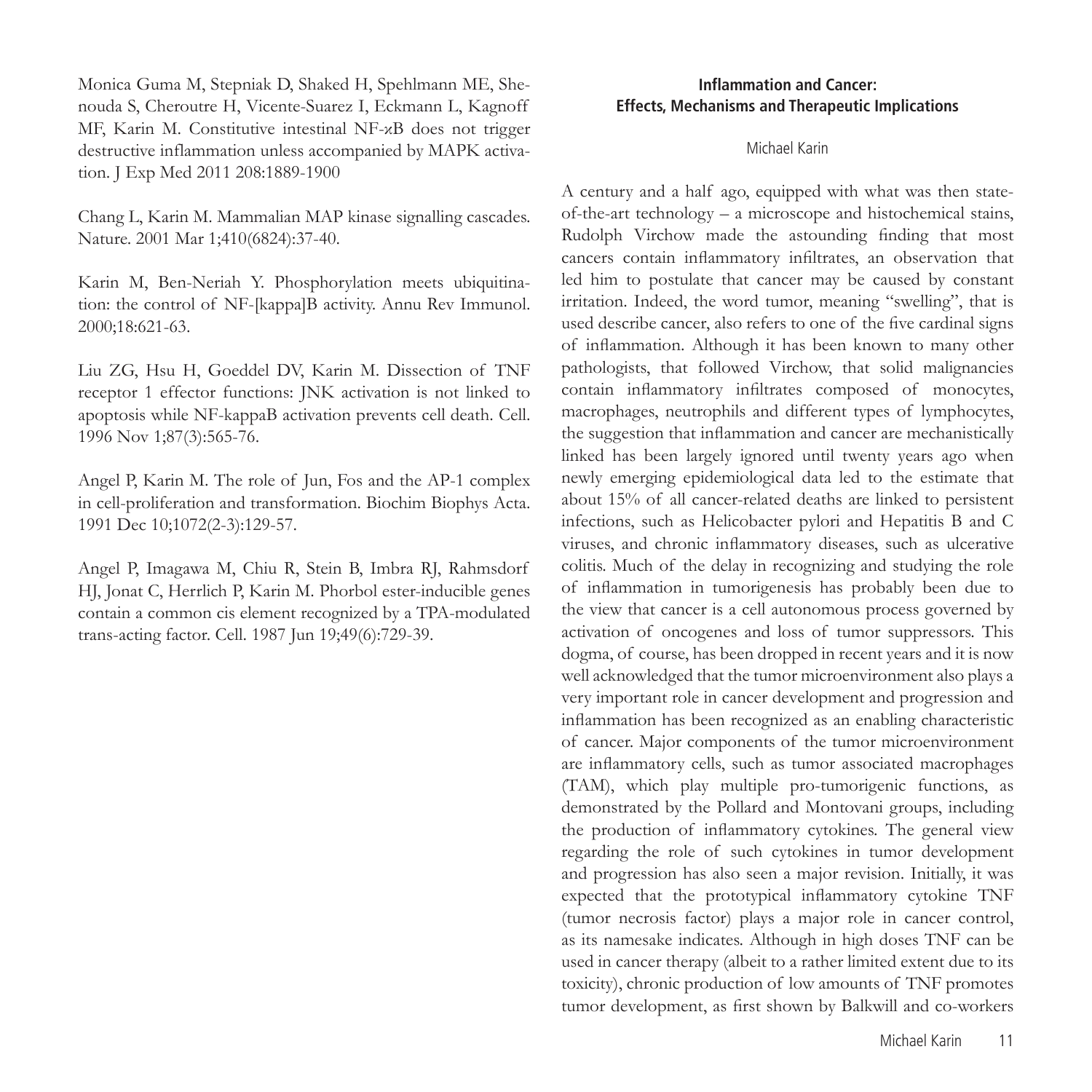in skin cancer. Other members of the TNF family, lymphotoxin (LT) and RANK ligand (RANKL) produced by B and T lymphocytes, also play important pro-tumorigenic functions in prostate and breast cancers, respectively, as shown in my laboratory. Another very important tumor promoting cytokine affecting the development of both colon and liver cancers is IL-6, whose pro-tumorigenic function was first detected in mouse models but is now supported by strong circumstantial evidence obtained in human studies.

Despite the accumulation of multiple lines of evidence supporting the pathogenic function of inflammatory processes in tumorigenesis, it has not been too obvious what comes first – inflammation or cancer? It is now clear that the answer to this "chicken and the egg" question is – both. We first addressed this question in the classic model of colitis associated cancer (CAC), a form of colorectal cancer (CRC), that appears in patients suffering from ulcerative colitis or Crohn's disease and accounts for about 2% of all cases of CRC. By genetic ablation of IKKβ, a protein kinase that is required for activation of transcription factor NF-κB, a master regulator of inflammatory processes and cell survival, in either intestinal epithelial cells (IEC) or myeloid cells, we have shown that activation of NF-κB in both cell types, which occurs prior to the appearance of malignant colonic tumors, is critical for CAC development. Whereas in pre- malignant IEC, in which β catenin signaling has been activated by oncogenic mutations, IKKβ-driven NF-κB exerts its tumor promoting function through the upregulation of genes that maintain cell survival, in lamina propria myeloid cells NF-κB activation controls the production of tumor promoting cytokines, including TNF and IL-6, that drive the proliferation of pre-malignant IEC. In addition, persistent inflammation can also accelerate the initiation of CAC through upregulation of inducible nitric oxide synthase (iNOS), an enzyme whose product can cause nitrosative stress and genomic instability. However, inflammation can also be the consequence of cancer. Indeed, in the 98% of CRC that does not develop in the context of pre-existing inflammation, we found that formation of colonic adenomas triggers an inflammatory response, referred to as tumor-elicited inflammation, that drives adenoma to carcinoma progression. Tumor-elicited inflammation in CRC occurs early in the tumorigenic pathway and is due to a localized loss of the intestinal permeability barrier, resulting in invasion

of the adenomas by commensal microbes or their components (e.g. endotoxin) that trigger the activation of Toll-like receptors and induce the production of the inflammatory cytokine IL-23 by TAMs and intra-tumoral dendritic cells. IL-23 fulfills its protumorigenic function through the upregulation of two other inflammatory cytokines: IL-17 and IL-6. Importantly, elevated expression of a so-called "IL-23-Th17" signature in stage I and II human CRC, as found by Galon and Fridman, is a bad prognostic indicator that is associated with a marked decrease in disease free survival. Two other cancers where inflammation can act both before and after tumor development are liver and pancreatic cancers, two of the most fatal cancers that are refractory to most currently available therapeutics. Pre-existing inflammation, hepatitis caused by viral infections (HBV, HCV), alcohol exposure or excessive consumption of fatty foods or chronic pancreatitis with unknown etiology can greatly increase liver and pancreatic cancer risk. As we first found in mouse models of liver cancer, a major tumor promoting mechanism that can act in both organs is "death-induced inflammation" which is caused by chronic tissue damage. Another important pro-tumorigenic mediator acting in the liver, is LT whose expression can be induced upon HCV infection through a mechanism that involves the IKKβ-dependent activation of NFκB. The role of NF-κB in liver cancer development, however, is somewhat complex as strong inhibition of NF-κB can augment cell death and thereby lead to "death-induced inflammation" and enhanced tumorigenesis.

While the nascent "inflammation and cancer" field has grown rapidly in the past 10 years, it has yet to reach maturity. It is also facing major challenges, including the therapeutic application of the basic knowledge discussed above. It is currently well established that broad acting anti-inflammatory drugs such as aspirin can reduce cancer risk. The question is whether more specific and more potent anti-inflammatory drugs will be more effective than aspirin? However, the cost associated with such drugs prohibits their use in cancer prevention and economic considerations restrict their application to cancer treatment. In addition to increasing the use of broad acting and cheap antiinflammatory drugs and anti-oxidants in cancer prevention, I firmly believe that newly approved anti-cytokine drugs, such as neutralizing antibodies and decoy receptors that target IL-6, IL-17 or IL-23 as well as small molecule inhibitors of